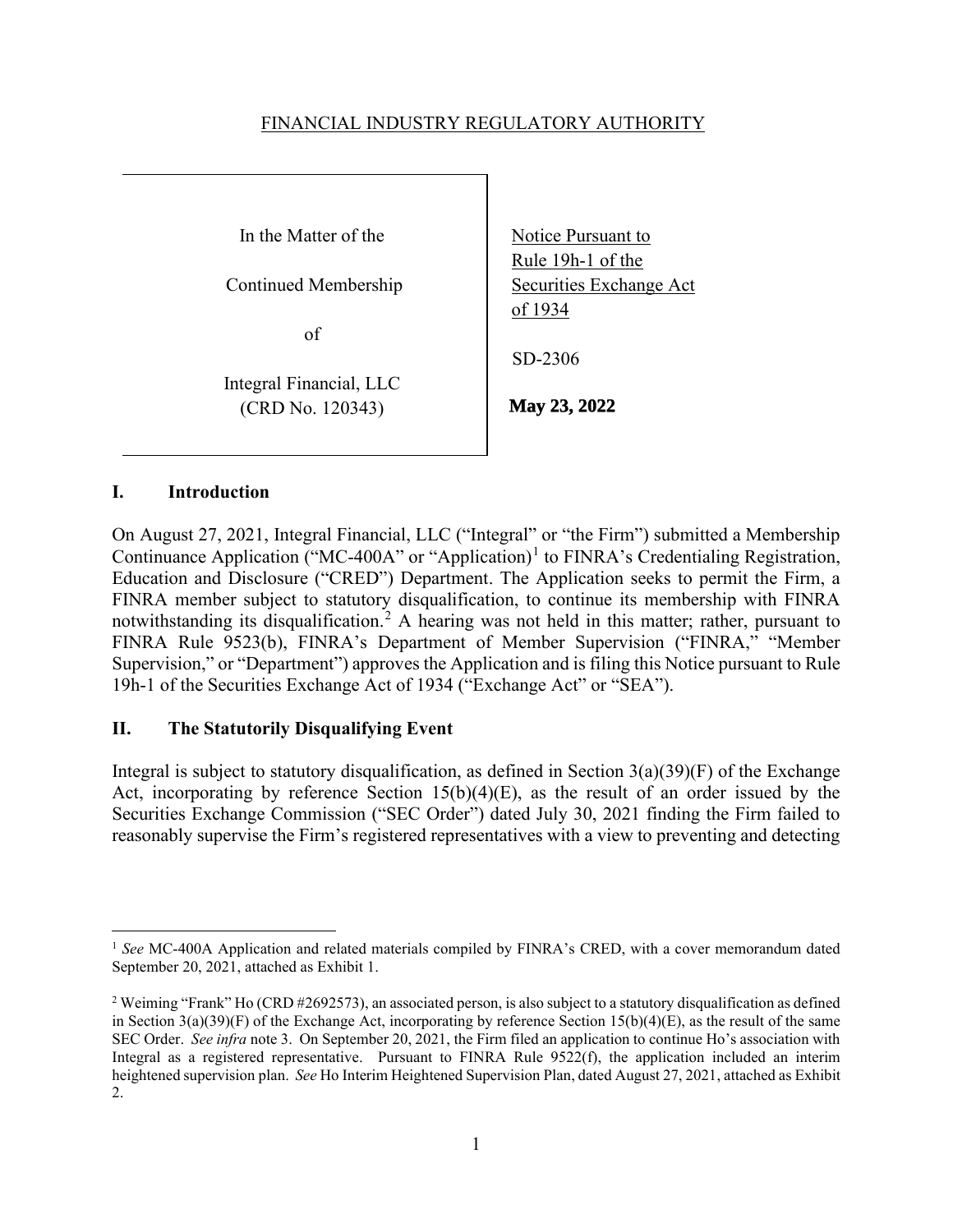their violations of Sections 17(a)(2) and 17(a)(3) of the Securities Act.<sup>3</sup> According to the SEC Order, between 2015 through 2017 Integral, through its sole supervisor, Weiming "Frank" Ho ("Ho"), failed to supervise four representatives ("representatives") who made unsuitable recommendations of variable interest rate structured products ("VRSPs") to ten retail customers ("customers"). $4$  Many of the customers investing in the VRSPs were approaching or had reached retirement age with conservative or moderate risk tolerances and investment time horizons of less than fifteen years.<sup>5</sup> The VRSPs that the representatives recommended offered variable interest payments and paid teaser fixed interest rates for one to five years, after which interest payments were not guaranteed.<sup>6</sup> Investors in the VRSPs were subject to losing some or all of their principal at maturity if the derivative components failed to perform within pre-determined ranges.<sup>7</sup> As a result, the customers' accounts held higher concentrations of structured products, including VRSPs, than Integral deemed appropriate, as reflected in its Firm policies. $8$  Notwithstanding the heightened risks identified in the Firm's policies, Integral, through Ho, as the Firm's principal and sole supervisor, did not implement the Firm's procedures nor provide any related training to the representatives.<sup>9</sup> Moreover, from at least 2015 through 2019, Ho failed to take steps to address whether Integral furnished to customers copies of their account records with appropriate information at the required cadence.<sup>10</sup> The Firm, through Ho, also did not monitor whether representatives documented changes in account investment objectives nor implemented any procedures to address whether the Firm created the required records.<sup>11</sup>

As a result of its violative conduct, the SEC found the Firm and Ho failed to reasonably supervise the Integral representatives with a view to preventing and detecting violations of Sections 17(a)(2) and  $17(a)(3)$  of the Securities Act, arising from unsuitable recommendations.<sup>12</sup> The SEC also found that Integral violated Sections  $17(a)(2)$  and  $17(a)(3)$  of the Securities Act and that Ho caused those violations.13 The SEC further found that Integral failed to create certain required records related to customer accounts in violation of Section 17(a)(1) of the Exchange Act and Rules 17a-

<sup>4</sup> *Id*. at p. 2.

<sup>5</sup> *Id*. at pp. 2-3.

<sup>6</sup> *Id*. at p. 4.

 $^7$  *Id*.

<sup>8</sup> *Id*. at p. 3.

<sup>9</sup> *Id*. at p. 6.

<sup>10</sup> *Id*. at pp. 2-3.

<sup>11</sup> *Id*. at p. 3.

<sup>12</sup> *Id*. at pp. 3 and 7.

<sup>13</sup> *Id*. at p. 3.

<sup>3</sup> *See* SEC Order, *In the Matter of Integral Financial, LLC and Weiming "Frank" Ho*, Administrative Proceeding File No. 20445 (July 30, 2021), attached as Exhibit 3.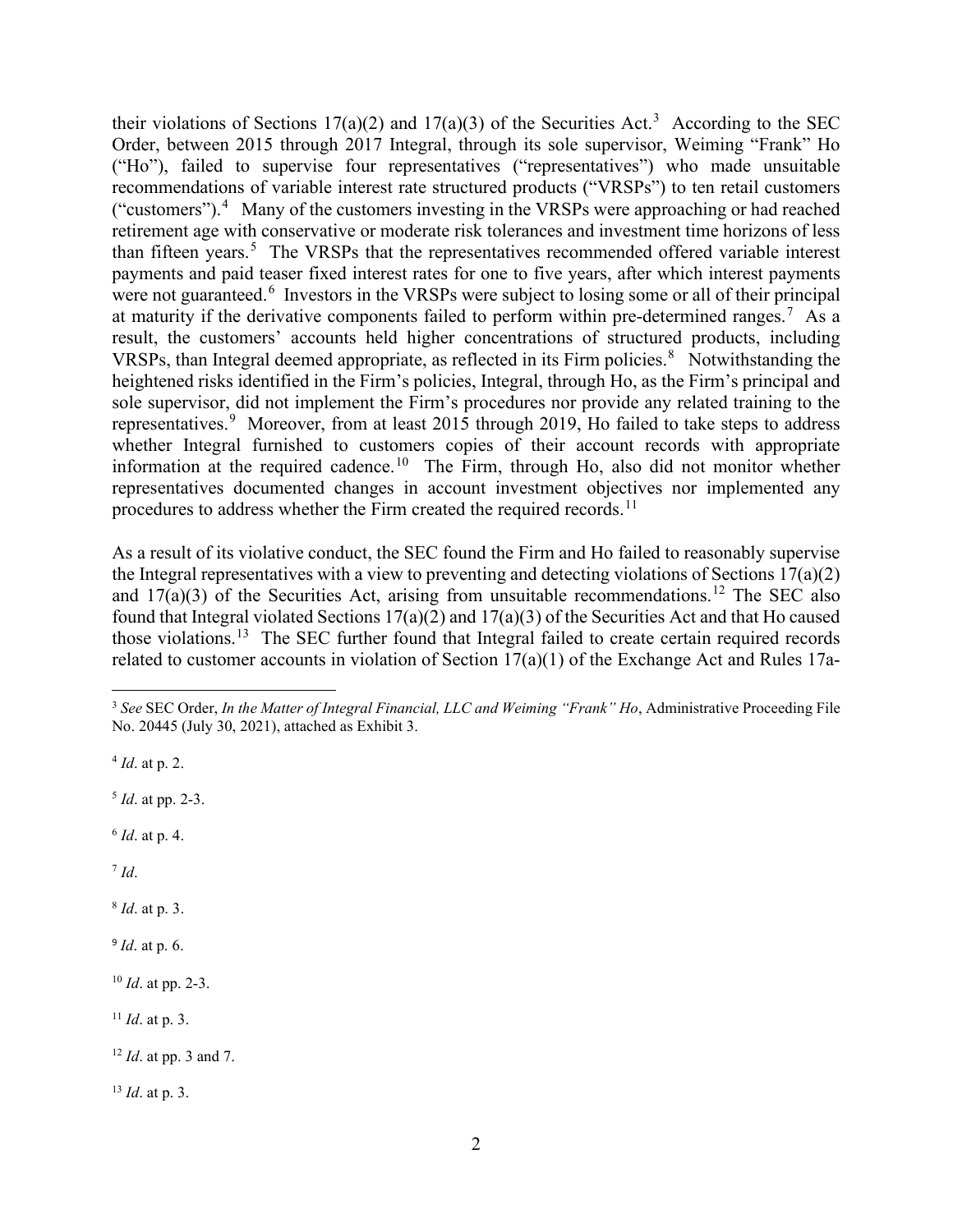$3(a)(17)(i)(B)(1)$  and  $17a-3(a)(17)(i)(B)(3)$  promulgated thereunder and that Ho also caused those violations.<sup>14</sup>

The Firm, for its part, was ordered to cease and desist from violating Sections 17(a)(2) and 17(a)(3) of the Securities Act and Section 17(a) of the Exchange Act and Rules 17a-3(a)(17)(i)(B)(1) and  $17a-3(a)(17)(i)(B)(3)$  thereunder, censured, ordered to pay a \$85,000 civil monetary penalty, and ordered to comply with various undertakings; including, retaining an independent consultant to do a review of the Firm's policies, procedures, and internal controls.<sup>15</sup>

## **III. Background Information**

Integral has been a FINRA member since August 30, 2002.<sup>16</sup> According to the Firm's CRD record, the Firm has 2 branches, both Offices of Supervisory Jurisdiction ("OSJ") in Fremont, CA and San Jose, CA.<sup>17</sup> The Firm employs approximately 11 registered individuals, five of which are registered principals, and one non-registered fingerprint individual.<sup>18</sup> The Firm does not employ any statutorily disqualified individuals aside from Ho.<sup>19</sup>

<sup>16</sup> *See* Integral's CRD Snapshot Record, attached as Exhibit 6.

<sup>17</sup> FINRA confirmed this through an analysis of the Firm's information contained in CRD last performed May 13, 2022.

<sup>18</sup> *Id*.

<sup>19</sup> As noted above, Ho's disqualification arises from findings of failure to supervise with a view to preventing their violations of Sections  $17(a)(2)$  and  $17(a)(3)$  of the Securities Act, under Exchange Action Section 3(a)(39)(F), incorporating by reference Exchange Act Sections 15(b)(4)(E). Ho's supervisory sanction has lapsed and he has paid his monetary penalty. *See supra* note 15. Since there are no sanctions in effect for statutory disqualification purposes for Ho, an application to continue Ho's association with the Integral is no longer required under FINRA rules. *See also* [FINRA Regulatory Notice 09-19](https://www.finra.org/sites/default/%20files/NoticeDocument%20/p118466.pdf) (June 15, 2009). Ho is currently registered with the Firm in multiple capacities and is also a direct owner of the Firm. *See* Ho's CRD Registrations with Current Employers, attached as Exhibit 7. *See also* Exhibit 6 at p. 5. He is currently classified as a Tier 3 statutorily disqualified individual, permitted to associate without any special supervision.

In terms of FINRA's notice under 19h-1 for Integral's continued association with Ho, notwithstanding his disqualification, it is staff's understanding that the SEC has provided no-action relief if FINRA does not file a notice with the Commission when proposing "to continue in membership or association with a member any subject person if the subject person is subject to a statutory disqualification solely due to a finding that the subject person failed to reasonably supervise, with a view to preventing violations of the federal securities laws or the rules or regulations thereunder….provided that the sanctions related to the findings are no longer in effect with respect to the subject person." *See* [Gliniecki No Action Letter,](https://www.sec.gov/divisions/marketreg/mr-noaction/2009/finra031709.pdf) dated March 17, 2009 at p. 4.

<sup>14</sup> *Id*.

<sup>&</sup>lt;sup>15</sup> *Id.* at pp. 8-11. *See* Integral Proof of Payment, attached as Exhibit 4. In relation to Ho, "Ho was ordered to not act in a supervisory capacity with any broker, dealer, investment adviser, municipal securities dealer, municipal advisor, transfer agent, or nationally recognized statistical rating organization for six (6) months" and "ordered to pay a \$30,000 civil monetary penalty." *See* Exhibit 3 at pp. 7 and 11. According to Ho's Central Registration Depository ("CRD") record, Ho served his six-month suspension from July 20, 2021 through January 20, 2022. The Firm provided proof of payment of Ho's civil penalty. *See* Ho's Proof of Payment, attached as Exhibit 5.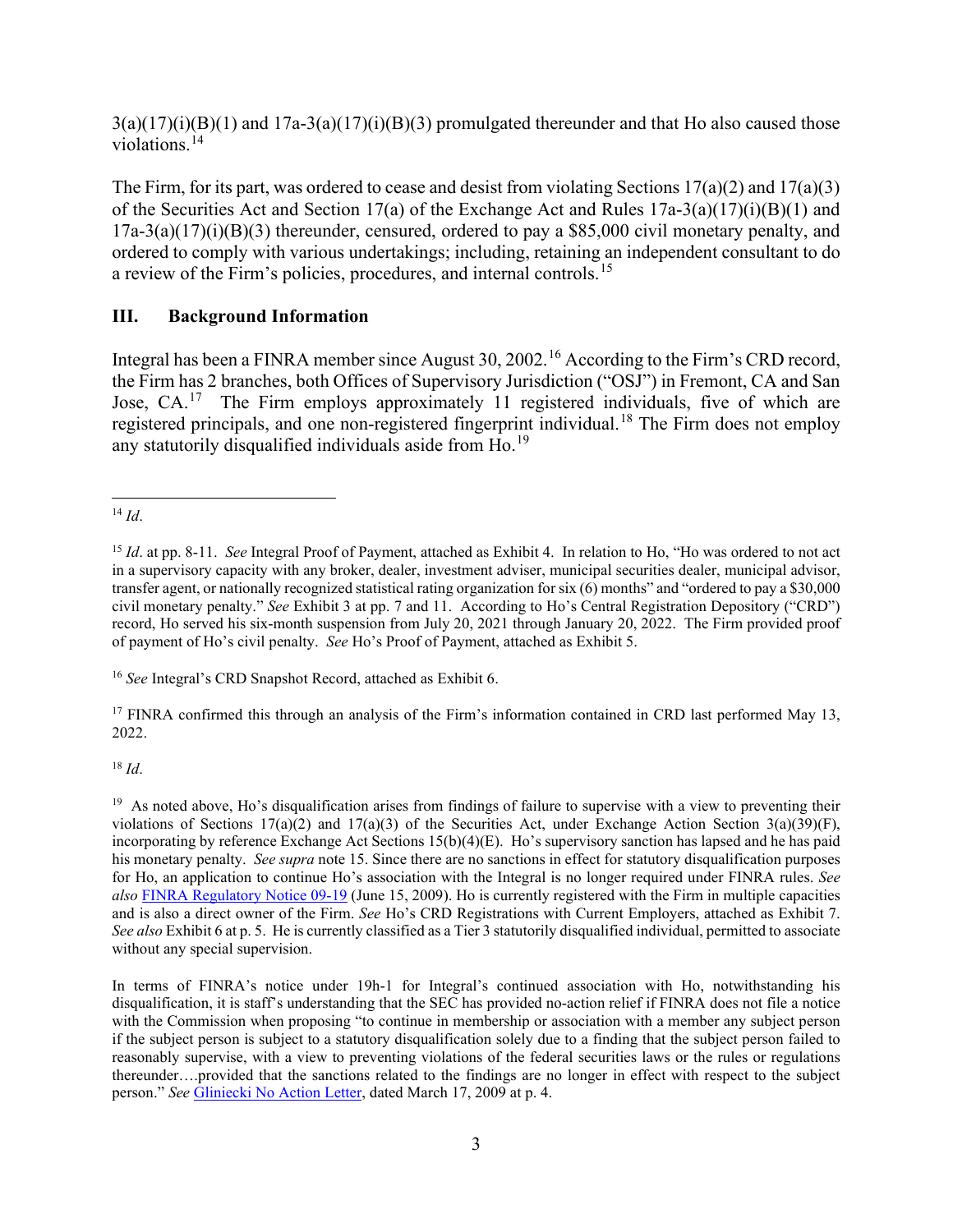Integral is approved to engage in the following lines of business: a broker or dealer retailing corporate equity securities over-the-counter, broker or dealer selling corporate debt securities, mutual fund retailer, municipal securities broker, broker or dealer selling variable life insurance or annuities, solicitor of time deposits in a financial institution, put and call broker or dealer or option writer, and investment advisory services.<sup>20</sup>

Integral is not a member of the any self-regulatory organization ("SRO") aside from FINRA.<sup>21</sup> Integral is also a member of the Municipal Securities Rulemaking Board ("MSRB").<sup>22</sup>

## *Recent FINRA Examinations*

In the past two years, FINRA completed four non-routine examinations of the Firm. The four nonroutine exams did not result in regulatory action nor Cautionary Action findings. In 2021 and 2019, FINRA conducted two routine exams of the Firm which resulted in Cautionary Actions, with 2021 exam including referrals to FINRA's Department of Enforcement ("DOE").

#### **A. Routine Examinations**

FINRA's Firm examination completed in March of 2022 resulted in a Cautionary Action for nine exceptions.<sup>23</sup> The exceptions pertained to the Firm's failures to  $(1)$  properly establish written supervisory procedures ("WSPs") and systems designed to achieve compliance with Regulation Best Interest ("Reg BI"), (2) follow the requirements of Form CRS, (3) properly establish WSPs that addressed the requirements of Form CRS, (4) timely file an amended Form CRS, (5) properly retain records on electronic storage media in such a way where the Firm could evidence that the records were preserved in a non-rewritable, non-erasable format, (6) establish WSPs designed to properly identify and handle incoming customer complaints, (7) establish WSPs designed to ensure that customer confirmations are reviewed for accuracy (included a finding that at least two confirmations contained inaccurate or missing information), (8) establish and implement procedures to address monitoring of money movements, failure to maintain a Checks Forwarded and Received Blotter as required by policy, and failure to establish written supervisory procedures for its use of the Remit Pro System as a replacement for the Checks Received and Forwarded Blotter, and (9) make and keep current a record of the relationship between associated persons and the Firm including compensation agreements as laid out in Firm policy.<sup>24</sup> In addition, three exceptions pertaining to the Firm's failures to (1) collect required customer investment and

<sup>20</sup> *See* CRD Excerpt: Types of Business for Integral, attached as Exhibit 8.

<sup>21</sup> *See* CRD Excerpt: Organization Registration Status for Integral, attached as Exhibit 9.

 $22$  Membership in the MSRB was verified by FINRA staff through a search of the public MSRB member directory, last performed May 13, 2022.

<sup>&</sup>lt;sup>23</sup> See Disposition and Examination Report for Exam No. 20210693465 dated March 17, 2022, and Firm Response dated January 19, 2022, collectively attached as Exhibit 10. Staff confirmed that the referral to FINRA's DOE is currently an open matter as of the date of this filing. FINRA has redacted customer name and account information from Exhibit 10 for the purposes of this filing.

<sup>24</sup> *See* Disposition Letter and Examination Report at Exhibit 10 pp. 3-10.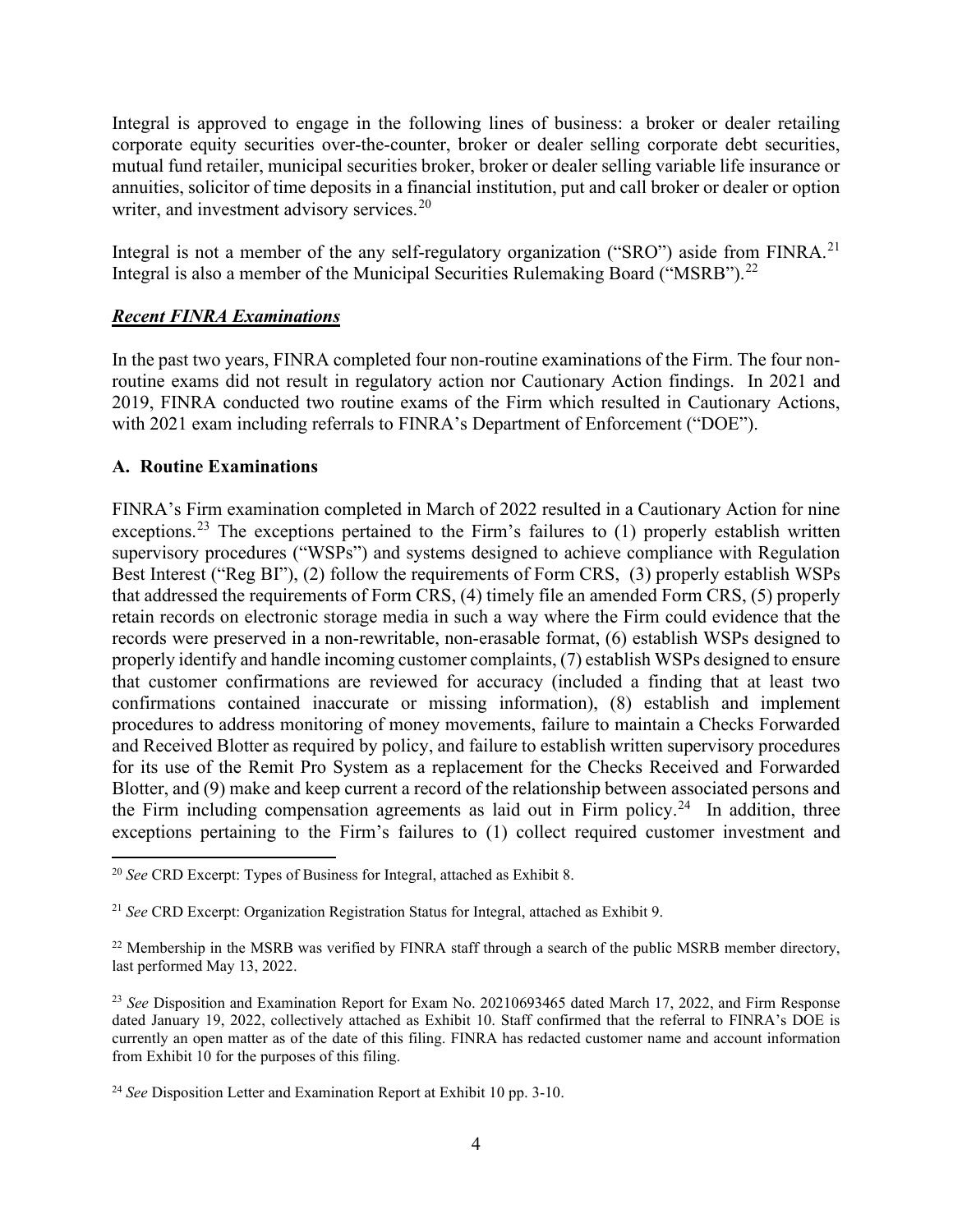financial profile information necessary to make recommendations in compliance with Regulation Best Interest or FINRA Rule 2111, (2) supervise customer accounts for large concentrations of potentially unsuitable transactions, and (3) properly establish WSPs to ensure adequate due diligence on new products were referred to DOE.<sup>25</sup>

In response to its exceptions resulting in Cautionary Action, the Firm updated its WSPs to cover the applicable exceptions, including its Anti-Money Laundering procedures.<sup>26</sup> The Firm also provided an updated draft of its Form CRS and indicated that it would post the updated version on its website as well as distribute to its customers subsequent to its examination. <sup>27</sup> The Firm represented that it changed its processes for how certain records were maintained to fully satisfy its record retention responsibilities as well as represented that it is reviewing its search lexicon terms for e-mail reviews related to customer complaints.<sup>28</sup> For its finding related to customer confirmations, the Firm also represented that it held a meeting with staff to stress the importance of accuracy in transaction confirmations.<sup>29</sup> As part of its response, the Firm also provided a document summarizing the compensation arrangements of its staff.<sup>30</sup>

FINRA's Firm examination completed in November of 2019 resulted in a Cautionary Action for three exceptions pertaining to (1) failure to properly supervise the collection of accurate customer suitability information and failure to properly supervise customer portfolios for overconcentration; (2) the failure to implement adequate supervision of trade confirmations for corporate debt to ensure compliance with FINRA Rule 2232; and (3) the Firm's use of advertisements of annuities that omitted material information necessary for prospective investors to evaluate the facts with regard to the products discussed.<sup>31</sup> In response to its exceptions, the Firm represented that, in addition to relying on the clearing firm to collect customer information, it would periodically review customer accounts, periodically review and monitor trades to prevent any incorrect markups and/or markdowns as well as remove the referenced advertisement and indicated that they would close communication with the media to avoid any posting.<sup>32</sup>

#### *Regulatory Actions*

In the past two years, Integral's only regulatory action is the subject of this notice.

<sup>27</sup> *Id*. at p. 17.

<sup>28</sup> *Id*. at pp. 21-22.

<sup>29</sup> *Id*. at p. 22.

<sup>30</sup> *Id*. at p. 23.

<sup>31</sup> *See* Disposition and Examination Report for Examination No. 20190607220 dated November 21, 2019, and Firm Response dated August 20, 2019, collectively attached as Exhibit 11.

<sup>25</sup> *Id.* at p. 1.

<sup>26</sup> *See* Firm Response at Exhibit 10 at pp. 15-23.

<sup>32</sup> *See* Firm Response at Exhibit 11 at pp. 12-13.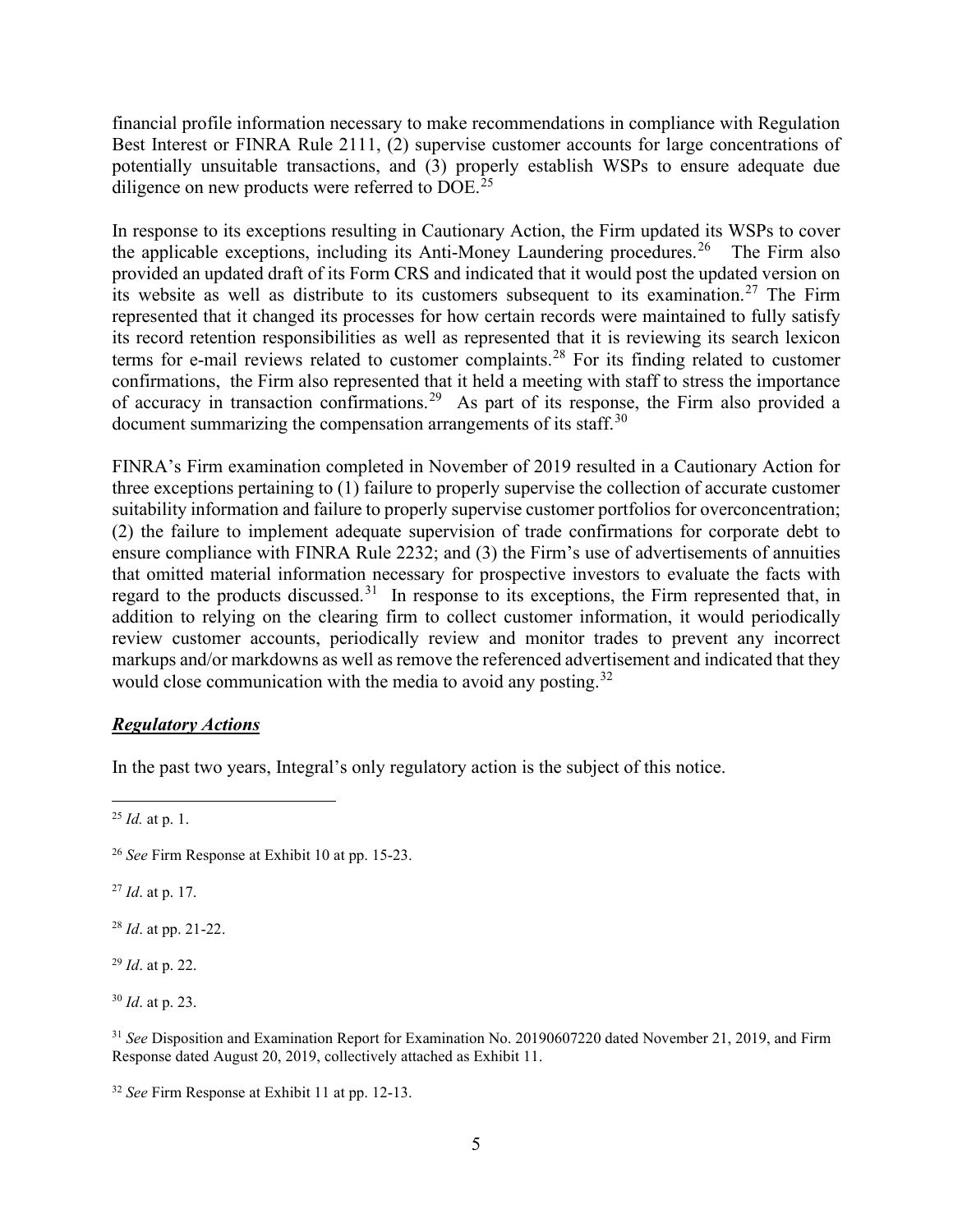# **IV. Prior SEA Rule 19h-1 Notices**

The Firm has not been subject to prior SEA Rule 19h-1 notices.

## **V. The Firm's Proposed Continued Membership with FINRA Plan of Supervision**

Integral seeks to continue its membership with FINRA notwithstanding its status as a disqualified member. The Firm has agreed to the following Plan of Heightened Supervision as a condition of its continued membership with FINRA:<sup>33</sup>

- 1. The Firm must comply with the undertakings specified in the Order Instituting Administrative and Cease-and Desist Proceedings Pursuant to Section 8A of the Securities Act of 1933 and Sections 15(b) and 21C of the Securities Exchange Act of 1934, Making Findings, and Imposing Remedial Sanctions and a Cease-and-Desist Order, *In the Matter of Integral Financial, LLC and Weiming "Frank" Ho*, SEC Administrative Proceeding File No. 20445 (July 30, 2021) ("the Order").
- 2. The Firm will provide FINRA's Department of Risk Monitoring with copies of correspondence between the Firm and SEC staff regarding requests to extend the procedural dates relating to the undertakings.
- 3. The Firm will provide FINRA's Statutory Disqualification Group with a copy of the certification and all supporting documentation provided to the SEC upon completion of the undertakings as specified in the Order, or other documentation that the undertakings have been either modified or stricken by order of the SEC Order.
- 4. The Firm will implement a mandatory annual training for all FINRA registered persons. The annual training will cover securities rules and regulations surrounding complex products, including but not limited to VRSPs; how to ensure compliance with Regulation Best Interest when considering recommending complex products to a customer; the nature and risks associated with complex products including VRSPs; how to monitor and prevent overconcentration in customer portfolios; and the proper way to maintain customer account record information in compliance with SEC and FINRA rules as well as Firm policy. New personnel to be involved in sales of structured products must complete this training within one month of hire. The Firm will maintain documentation of the completion of such trainings in a segregated file for ease of review by FINRA staff during FINRA examinations.
- 5. The Firm will review its portfolio of structured products, including VSRPs, and any proposed new products. The Firm will document its review of the existing portfolio as well as properly documenting its due diligence efforts of new products to reflect the Firm's

<sup>33</sup> *See* executed Plan of Heighted Supervision dated April 25, 2022, attached as Exhibit 12.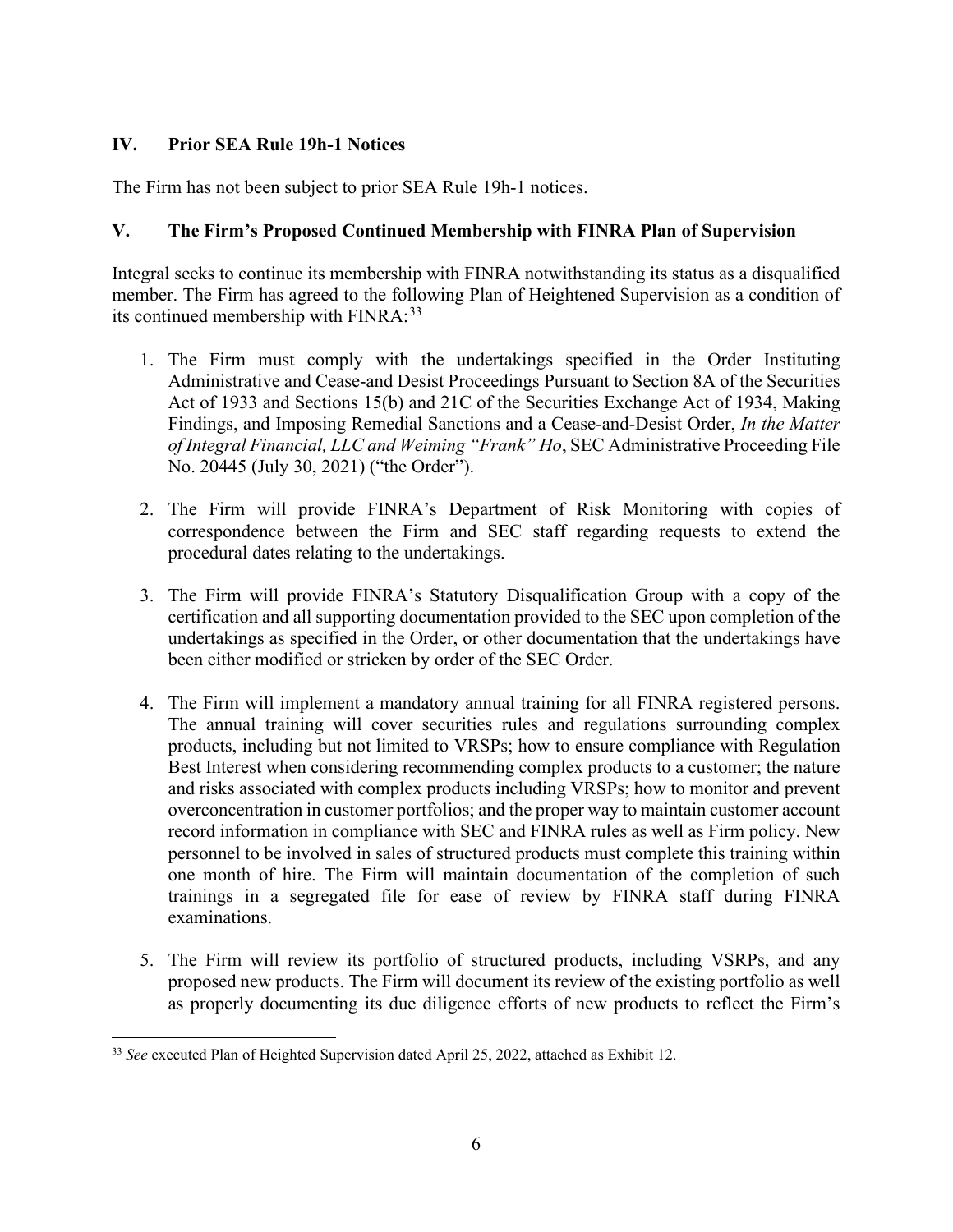compliance with all relevant securities rules and regulations.

- 6. All requested documents and certifications under this Plan of Supervision shall be sent directly to FINRA's Statutory Disqualification Group at SDMailbox@FINRA.org.
- 7. The Firm will submit any proposed changes or other requested information under this Plan to FINRA's Statutory Disqualification Group at SDMailbox@FINRA.org.

## **VI. Discussion**

After carefully reviewing the record in this matter, FINRA approves the Firm's request to continue its membership with FINRA, subject to the terms and conditions set forth herein. In evaluating the Application, Member Supervision assessed whether the Firm has demonstrated that its continued membership is consistent with the public interest and does not create an unreasonable risk of harm to investors or the markets.<sup>34</sup> Typically, factors that bear on the Department's assessment include, among other things, the nature and gravity of the statutorily disqualifying misconduct, the time elapsed since its occurrence, the restrictions imposed, the Firm's regulatory history, and whether there has been any intervening misconduct.

As of the date of this Notice, FINRA has determined that the Firm's continued membership is consistent with the public interest and does not create an unreasonable risk of harm. While the SEC Order identified serious violations of securities laws, the Firm was not expelled or suspended, nor were any limitations placed on Integral's securities activities. The Firm paid the required fine in full to the SEC,<sup>35</sup> and has made progress on additional undertakings required by the SEC including hiring an independent consultant, complying with the independent consultant's review, and obtaining a report of findings from the independent consultant.<sup>36</sup>

Integral represents that it has incorporated changes in its management structure in such a way to prevent Ho, or any other member of the management staff, from becoming spread too thin as a result of how many duties the individuals are assigned. This shift in management structure will help to mitigate the risk that the Firm will fail to meaningfully supervise its representatives. The Firm anticipates that after Ho's suspension, he will act as the Firm's FINOP and will likely rejoin the Board of Directors.37 The Firm also represents that he will not, however, work as the Firm's primary supervisor, President, nor Chief Compliance Officer. Nancy Fong is expected to remain the Firm's Chief Compliance Office and Enid Choi will remain the Firm's President.<sup>38</sup>

<sup>34</sup> *See* FINRA By-Laws, Art. III, Sec. 3(d); cf. Frank Kufrovich, 55 S.E.C. 616, 624 (2002) (holding that FINRA "may deny an application by a firm for association with a statutorily-disqualified individual if it determines that employment under the proposed plan would not be consistent with the public interest and the protection of investors").

<sup>35</sup> *See* Exhibit 4.

<sup>36</sup> *See* Independent Consultant's Report, attached as Exhibit 13.

<sup>37</sup> *See* Integral Response to FINRA dated December 3, 2021 at pp. 4-5, attached as Exhibit 14.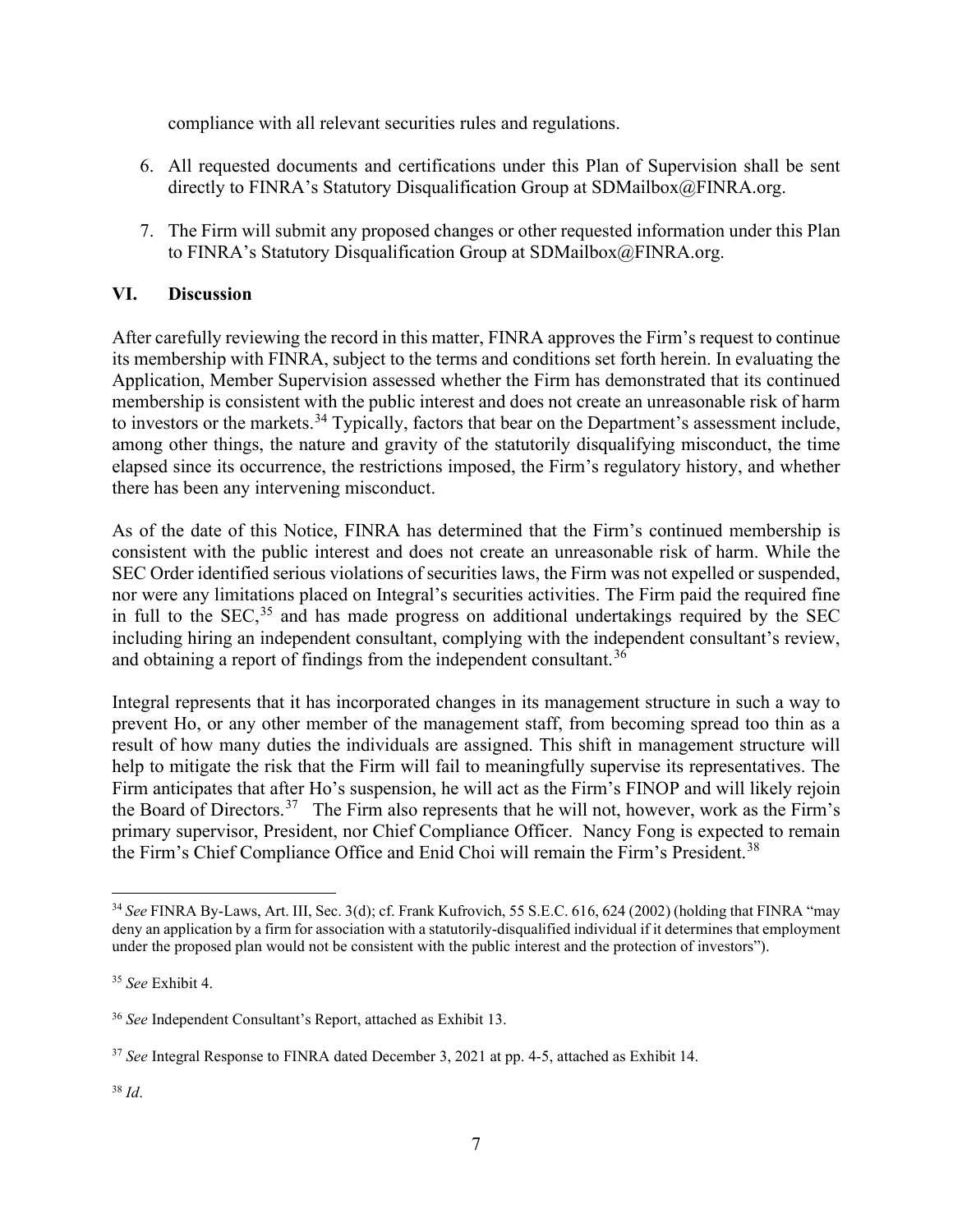Member Supervision is further comforted by the controls set in place by the Firm's Plan of Heightened Supervision which is specifically tailored to the misconduct identified in the SEC Order. It bolsters the undertakings outlined in the Order and will continue to provide oversight of the Firm as it moves towards full compliance with its remaining undertakings. Specifically, the Plan calls for annual training for all registered persons on the securities rules and regulations surrounding complex products, including but not limited to VRSPs; how to ensure compliance with Regulation Best Interest when considering recommending complex products to a customer; the nature and risks associated with complex products including VRSPs; how to monitor and prevent overconcentration in customer portfolios; and the proper way to maintain customer account record information in compliance with SEC and FINRA rules as well as Firm policy.

In evaluating the Firm's application, Member Supervision also conducted a review of the Firm's regulatory history and recent disciplinary actions, and found that, as of the date of this Notice, the Firm has a limited regulatory history without any further hinderance to the Firm's ability to continue as a FINRA member. The Department acknowledges the violations noted in the Firm's recent 2021 and 2019 FINRA Exams and notes that as of the time of this filing, the violations have not resulted in formal regulatory action.<sup>39</sup> Member Supervision also recognizes the Firm's responsiveness to both Exam findings and its remedial steps to mitigate future violations. Specifically, in 2021, the Firm demonstrated a willingness to bring itself to compliance when it amended its Written Supervisory Procedures and its Form CRS, changed its processes for how certain records were maintained to fully satisfy its record retention responsibilities, committed to reviewing its search lexicon terms for e-mail reviews related to customer complaints, and held a meeting with Firm staff to stress the importance of accuracy in transaction confirmations.<sup>40</sup> Similarly, in 2019, the Firm committed to reviewing and updating its processes related to collecting customer information, reviewing to prevent markup and/or markdown errors, and committed to closing communication with the media to prevent any advertising-related violations.<sup>41</sup>

Following the approval of the Firm's continued membership in FINRA, FINRA intends to utilize its examination and surveillance processes to monitor the Firm's continued compliance with the standards prescribed by Exchange Act Rule 19h-1 and FINRA Rule 9523. Thus, FINRA is satisfied, based on the foregoing and on the Firm's representations made pursuant to the Plan of Heightened Supervision, that the Firm's continued membership in FINRA does create an unreasonable risk of harm to the market or investors. Accordingly, FINRA approves Integral's Application to continue its membership with FINRA. FINRA certifies that the Firm meets all qualification requirements.

<sup>39</sup> *See supra* note 23.

<sup>40</sup> *See* Exhibit 10 at pp. 15-23.

<sup>41</sup> *See* Firm Response at Exhibit 11 at pp. 12-13.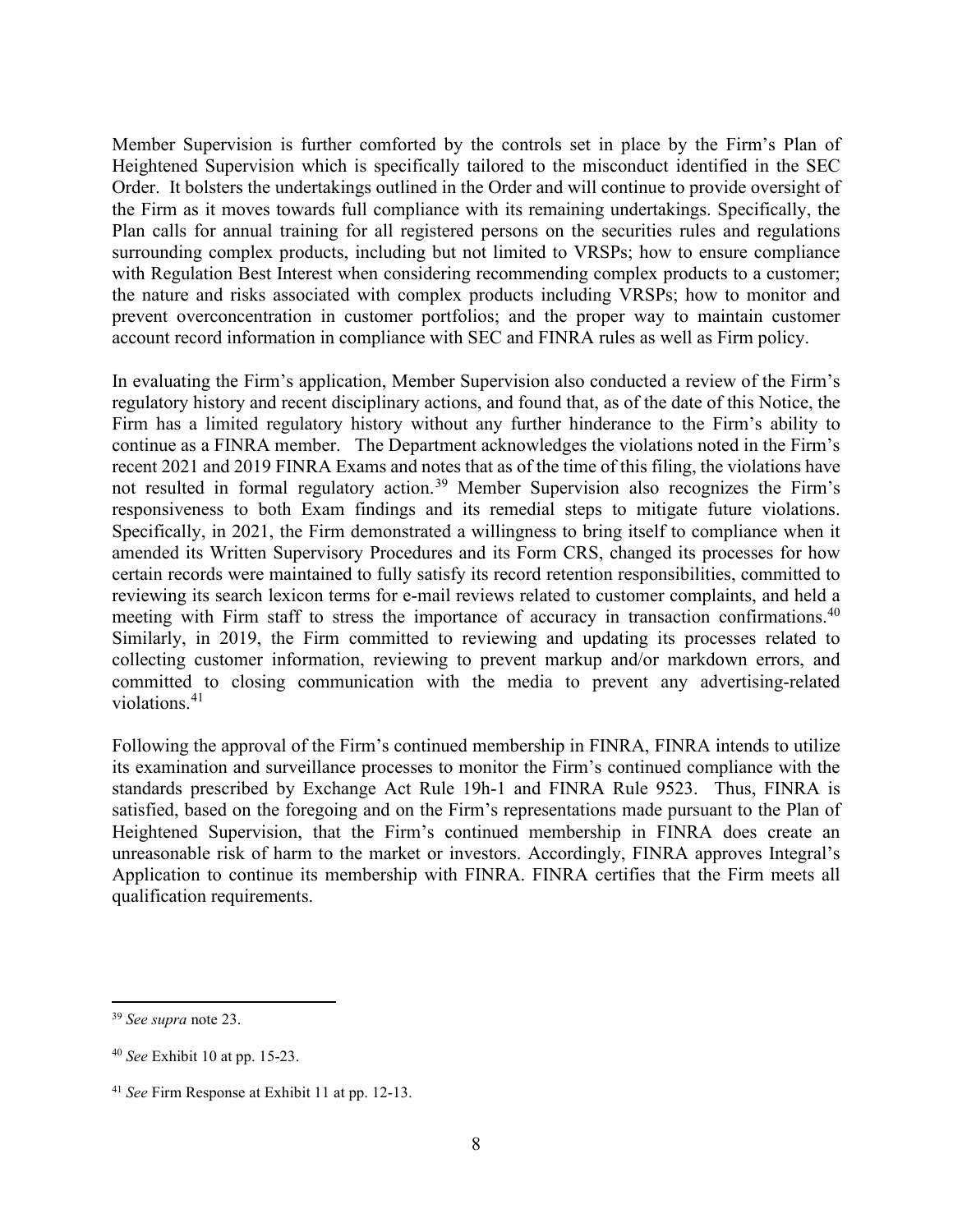In conformity with the provisions of Rule 19h-1 of the Exchange Act, the continued membership of the Firm will become effective within 30 days of the receipt of this notice by the Commission, unless otherwise notified by the SEC.

On Behalf of FINRA,

 $N$ armadyvi

Marcia E. Asquith Executive Vice President & Corporate Secretary